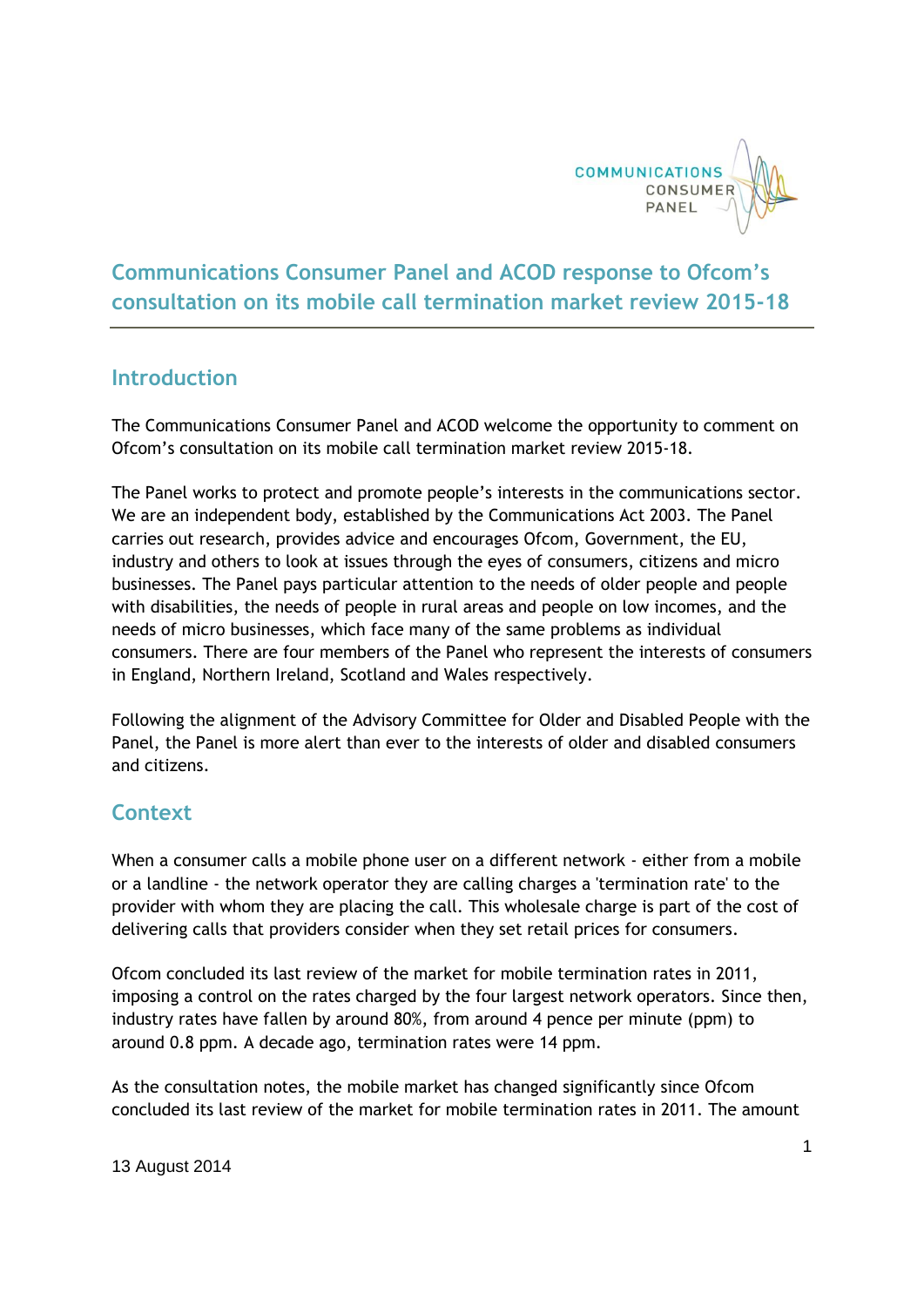of spectrum available to provide mobile services has increased dramatically, following the release of 4G spectrum. While 4G networks are currently used for high-speed mobile broadband, operators are expected in the near future to start using them for voice calls. We also note that consumers increasingly use mobile networks for data connectivity; that as 4G take-up grows, mobile communications providers are likely to deliver less traffic over 2G and 3G overall; and that the mix of voice and data delivered over existing technologies is also likely to change. The design and deployment of mobile networks is increasingly more efficient with lower costs, which has been supported by new network sharing arrangements.

## **Response**

The Panel believes that communications services play an increasingly fundamental role in the everyday lives of consumers, citizens and micro-businesses. As the consultation notes, consumers value mobile services, in particular, because they allow them to make calls (and be contacted) in many different locations, including while on the move. For microbusinesses particularly, mobile is a fundamental business tool to keep in touch with their customers and any colleagues.

The Panel has welcomed that mobile termination rates have fallen significantly in recent years, following intervention by Ofcom and therefore strongly supports the overall proposal that this trend should continue in coming years and specifically that the proposed new charge control, applying to all operators, would mean termination rates would fall to less than half a penny per minute by April 2017 in real terms. We believe that mobile termination rates should be as close as possible to the cost to the terminating operator and that savings to the originating network should be passed onto the consumer.

When considering the definition of the market, while many consumers may be becoming more reliant on non-voice communication eg SMS, IM and email, in their day-to-day lives, we agree that there remain fundamental differences in the nature of voice communication relative to these alternatives and that they should not be considered as sufficiently close substitutes for voice calls to a mobile number.

We also agree that calls to fixed lines are not, in general, a close enough substitute for calls to mobiles to be included in the same market, particularly as calls to mobiles offer a much greater chance of immediate contact, especially if the call is not planned between the caller and recipient. This is particularly important for micro-business users. There are additional benefits as outlined, such as mobile handsets being more of an individual possession than a fixed line handset and therefore offering greater privacy regarding call records or voicemail services. For some calls, including those made by users in particularly vulnerable circumstances, this may be valued by the caller. The use of calls to, and messages left on, mobile numbers has allowed the NHS to become much more interactive with citizen users in a way that was not possible for privacy reasons with fixed/shared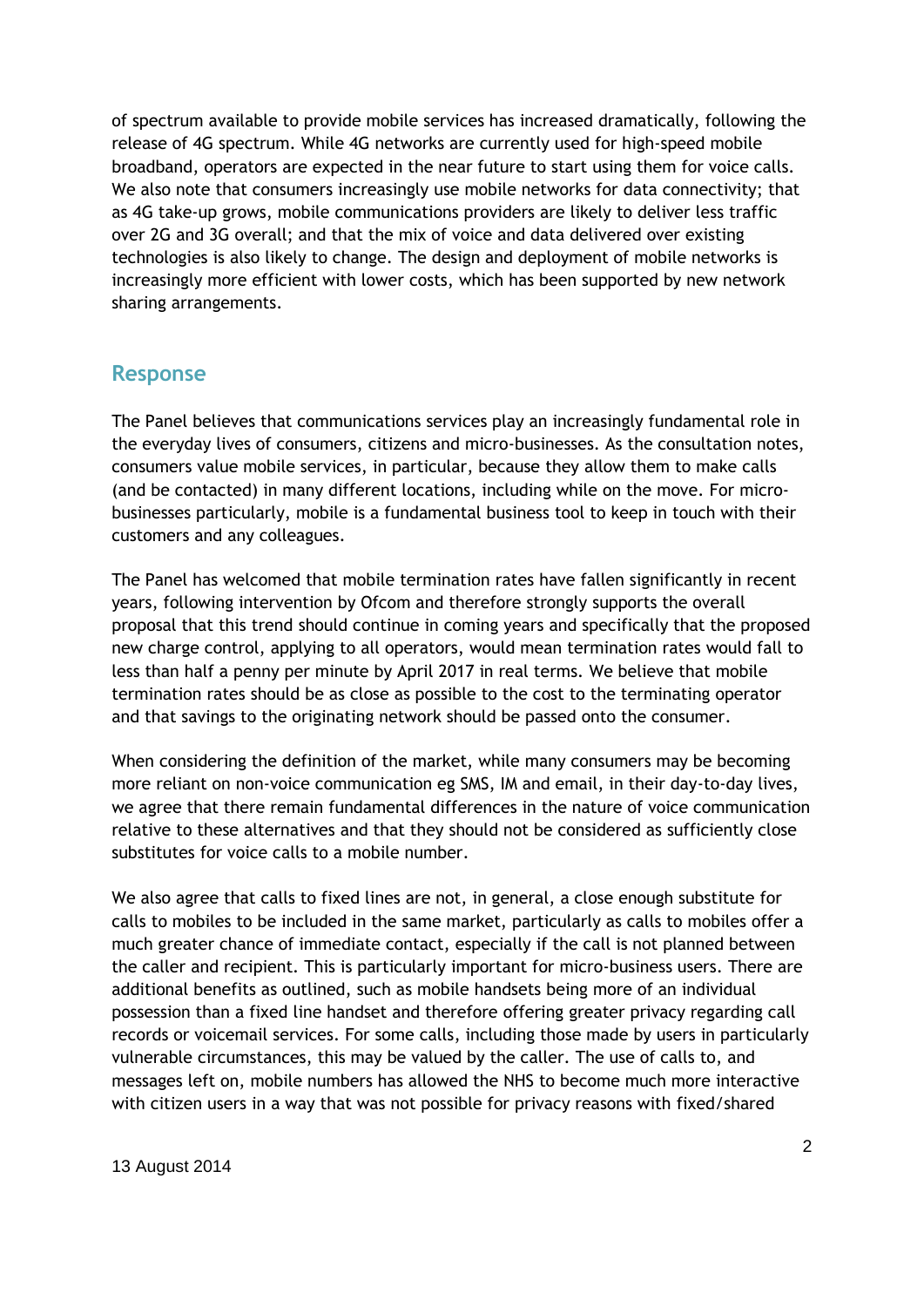phones. Neither do we consider that the use of OTT applications is a close substitute for calls to a mobile number for the time being.

The research conducted for the consultation helpfully sheds light on the question of how callers might react to an increase in the price of calls to a specific mobile network number. As highlighted in the consultation, in order to take action, consumers would need to be aware: that they are calling a mobile number; the specific network/call provider that controls the number; and the price they would face when calling that particular network/mobile number. However consumers cannot know which network will terminate their call due to mobile number portability. They might be aware of which network originally issued the number group, but that is not the same as which network now terminates. The research shows that the majority of respondents felt they had good awareness of whether they were calling a mobile or landline but consumers' awareness of which mobile network they were calling was more limited - 69% answered that they rarely or never knew which mobile network they were calling. Moreover, the research suggested that the majority of consumers have a limited knowledge of the actual price of calling a particular number - the majority (54% of all respondents) had only a rough idea or vague idea and 35% of all respondents had no idea. We therefore have no reason to disagree with the statement that substitution at the retail level is unlikely to constrain increases in mobile termination rates as consumers are unlikely to be aware of any impact that an increase in mobile termination rates might have at the retail level, even if retail price rises were significant, i.e. of the order of 5-10%.

If smaller mobile communications providers were to charge mobile termination rates higher than their efficiently incurred costs, then we agree that a situation of asymmetric mobile termination rates is more likely to arise. We note the examples given when, in a number of cases in the recent past, smaller mobile communications providers have charged higher mobile termination rates than the four largest mobile communications providers and originating communications providers have typically responded by (i) excluding calls which incur higher mobile termination rates from call bundles and (ii) charging consumers higher retail prices. Consumer detriment is then likely through either increased costs or lower usage.

We note that the existing cap on the basis of Long Run Incremental Cost (LRIC) has resulted in a sharp reduction in mobile termination rates - which have fallen by around 80% over a three year glide-path – and a consequent decrease in mobile communications providers' revenues. Based on current volume trends, Ofcom estimates this to account for a very small proportion of mobile communications providers' total revenues (for example, it amounts to less than 1% of UK mobile retail telephony revenues in 2013).